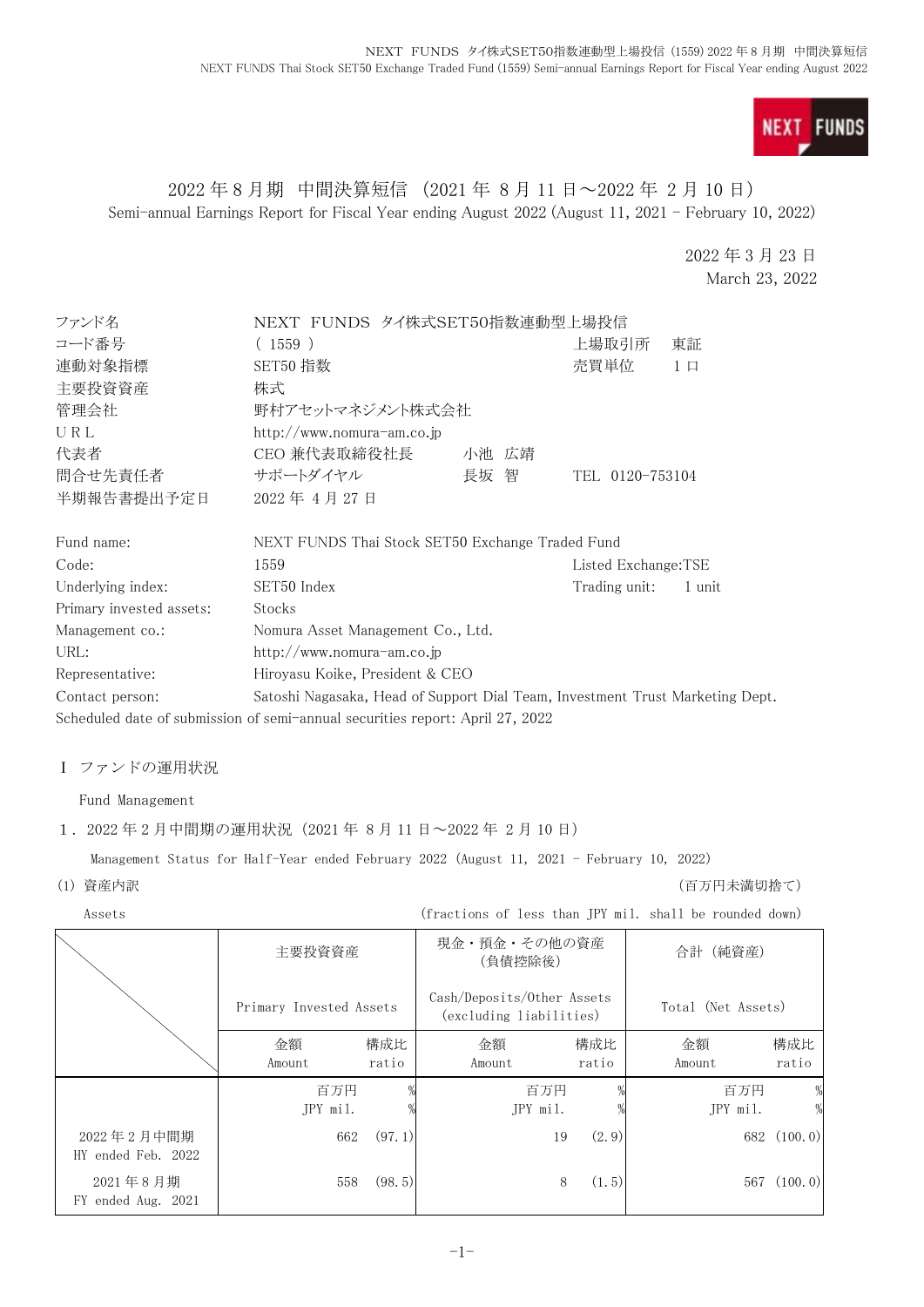NEXT FUNDS タイ株式SET50指数連動型上場投信 (1559) 2022 年 8 月期 中間決算短信 NEXT FUNDS Thai Stock SET50 Exchange Traded Fund (1559) Semi-annual Earnings Report for Fiscal Year ending August 2022

(2) 設定・解約実績 (5) アンチュー インスター (5) アンチュー (5) アンチュー (千口未満切捨て)

Creation and Redemption (fractions of less than one thousand units shall be rounded down)

|                                  | 前計算期間末<br>発行済口数<br>No. of Issued Units<br>at End of Previous<br>Fiscal Period<br>(1) | 設定口数<br>No. of Units Created<br>(Q) | 解約口数<br>No. of Units<br>Redeemed<br>$\left( \circledS \right)$ | 当中間計算期間末<br>発行済口数<br>No. of Issued Units<br>at End of Semi-annual<br>Period<br>$(①+②-③)$ |
|----------------------------------|--------------------------------------------------------------------------------------|-------------------------------------|----------------------------------------------------------------|------------------------------------------------------------------------------------------|
| 2022年2月中間期<br>HY ended Feb. 2022 | 千口<br>'000 units<br>200                                                              | 千口<br>'000 units                    | 千口<br>'000 units                                               | 千口<br>'000 units<br>200                                                                  |

(3) 基準価額

Net Asset Value

|                                  | 総資産<br>Total Assets<br>$\mathcal{L}(\mathbb{D})$ | 負債<br>Liabilities<br>(Q) | 純資産<br>Net Assets<br>$(③(①-②))$ | 10 口当り基準価額<br>((3)/当中間計算期間末(前計算期末)<br>発行済口数)×10)<br>Net Asset Value per 10 units<br>((③/No. of Issued Units at End of Semi-annual<br>Period (Previous Fiscal Period)) $\times$ 10) |
|----------------------------------|--------------------------------------------------|--------------------------|---------------------------------|------------------------------------------------------------------------------------------------------------------------------------------------------------------------------------|
|                                  | 百万円<br>JPY mil.                                  | 百万円<br>$IPY$ mil.        | 百万円<br>JPY mil.                 | 円<br><b>JPY</b>                                                                                                                                                                    |
| 2022年2月中間期<br>HY ended Feb. 2022 | 684                                              |                          | 682                             | 34, 108                                                                                                                                                                            |
| 2021年8月期<br>FY ended Aug. 2021   | 576                                              |                          | 567                             | 28, 365                                                                                                                                                                            |

2.会計方針の変更

Change in Accounting Policies

| 1 会計基準等の改正に伴う変更                                             | 無 |    |
|-------------------------------------------------------------|---|----|
| Changes accompanying revision to accounting standards, etc. |   | No |
| ② ①以外の変更                                                    | 無 |    |
| Changes other than those in $(1)$                           |   | Nο |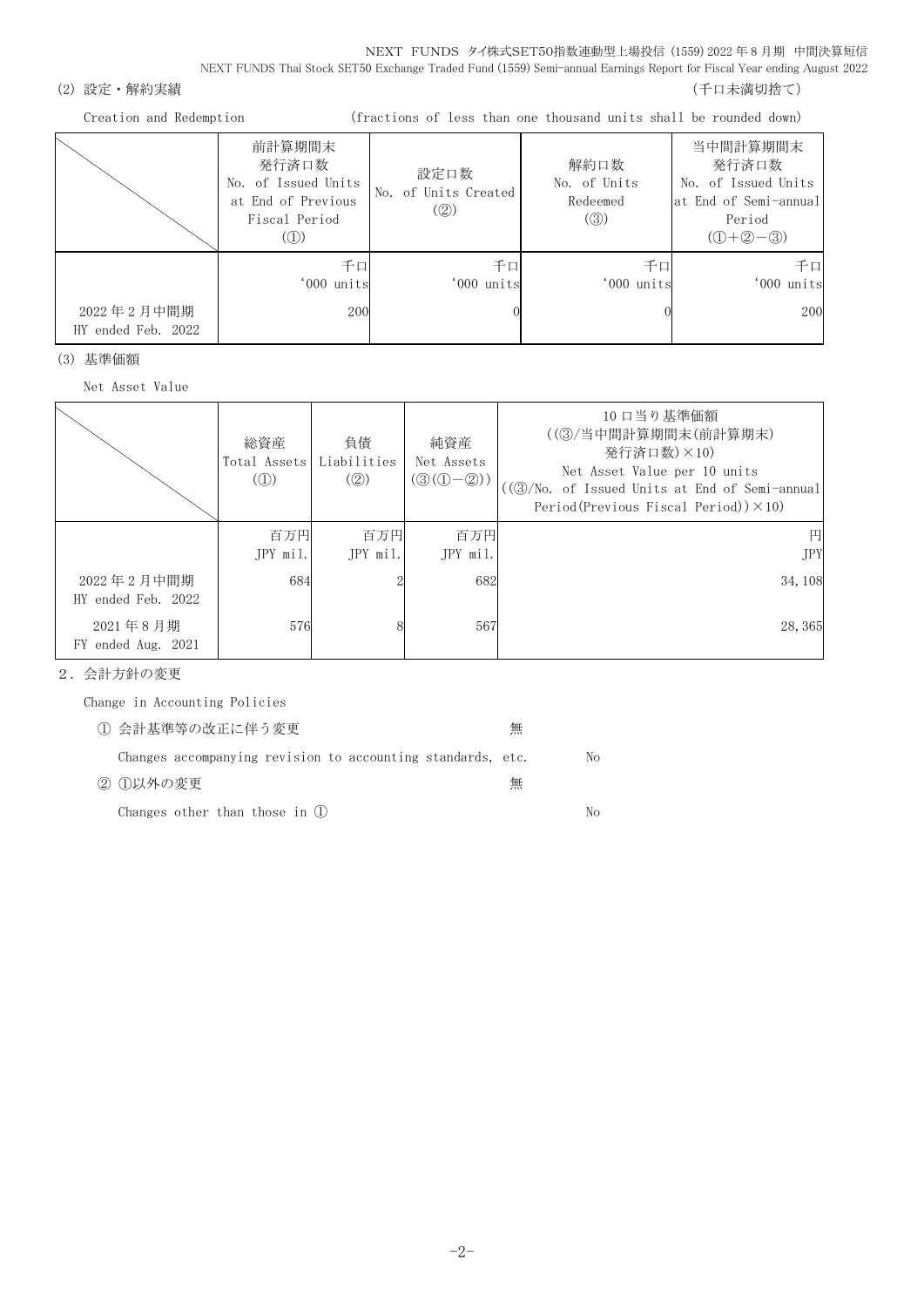## Ⅱ 中間財務諸表等 Semi-annual Financial Statements

## (1)【中間貸借対照表】 Semi-annual Balance Sheet

|                                                     |                                                                     | (単位:円) (Unit: JPY)                                                                  |
|-----------------------------------------------------|---------------------------------------------------------------------|-------------------------------------------------------------------------------------|
|                                                     | 第11期<br>(2021年8月10日現在)<br>11th Fiscal Year<br>As of August 10, 2021 | 第12期中間計算期間末<br>(2022年2月10日現在)<br>12th Semi-annual Period<br>As of February 10, 2022 |
|                                                     | 金額 Amount                                                           | 金額 Amount                                                                           |
| 資産の部<br>Assets                                      |                                                                     |                                                                                     |
| 流動資産<br>Current assets                              |                                                                     |                                                                                     |
| 預金<br>Deposits                                      | 8, 951, 138                                                         | 12, 335, 892                                                                        |
| コール・ローン<br>Call loans                               | 2, 989, 379                                                         | 2,621,162                                                                           |
| 株式<br>Stocks                                        | 558, 595, 945                                                       | 662, 379, 651                                                                       |
| 派生商品評価勘定<br>Revaluation of derivatives              |                                                                     | 866, 615                                                                            |
| 未収配当金<br>Accrued dividends receivable               | 251,646                                                             | 95, 214                                                                             |
| 差入委託証拠金<br>Margin deposits                          | 5, 267, 384                                                         | 5, 912, 885                                                                         |
| 流動資産合計<br>Total current assets                      | 576, 055, 492                                                       | 684, 211, 419                                                                       |
| 資産合計<br>Total assets                                | 576, 055, 492                                                       | 684, 211, 419                                                                       |
| 負債の部<br>Liabilities                                 |                                                                     |                                                                                     |
| 流動負債<br>Current liabilities                         |                                                                     |                                                                                     |
| 派生商品評価勘定<br>Revaluation of derivatives              | 352, 264                                                            |                                                                                     |
| 未払収益分配金<br>Unpaid dividends                         | 6,400,000                                                           |                                                                                     |
| 未払受託者報酬<br>Trustee fees payable                     | 169, 465                                                            | 172, 551                                                                            |
| 未払委託者報酬<br>Investment trust management fees payable | 1,694,600                                                           | 1,725,458                                                                           |
| 未払利息<br>Accrued interest expenses                   |                                                                     |                                                                                     |
| その他未払費用<br>Other accrued expenses                   | 140,584                                                             | 143,748                                                                             |
| 流動負債合計<br>Total current liabilities                 | 8,756,915                                                           | 2, 041, 758                                                                         |
| 負債合計<br>Total liabilities                           | 8,756,915                                                           | 2, 041, 758                                                                         |
| 純資産の部<br>Net assets                                 |                                                                     |                                                                                     |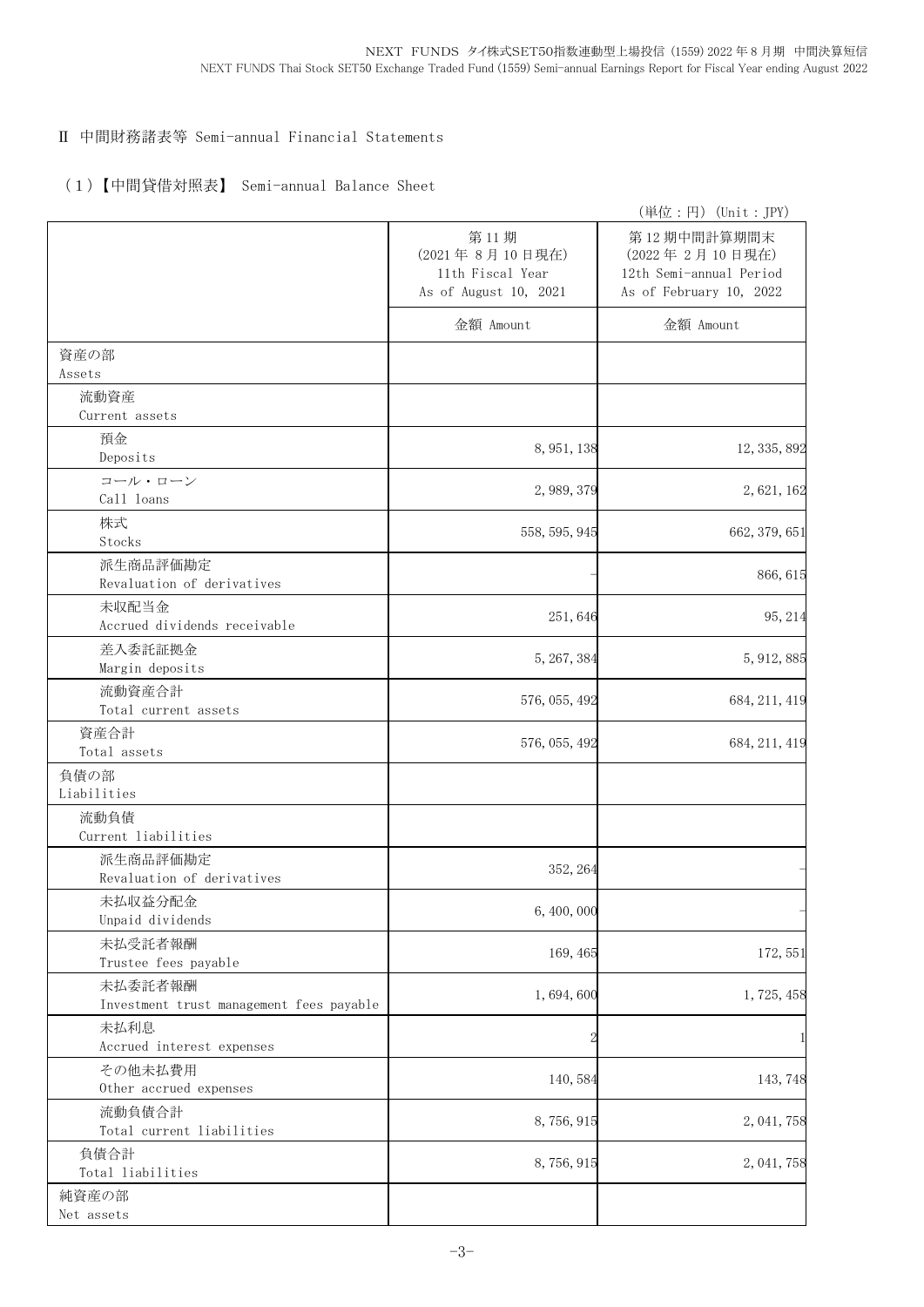| 元本等<br>Principal and other                  |               |               |
|---------------------------------------------|---------------|---------------|
| 元本<br>Principal                             | 396, 000, 000 | 396, 000, 000 |
| 剰余金<br>Surplus                              |               |               |
| 中間剰余金又は中間欠損金(△)<br>Balance at end of period | 171, 298, 577 | 286, 169, 661 |
| (分配準備積立金)<br>(Reserve for distribution)     | 111,958       | 111,958       |
| 元本等合計<br>Total principal and other          | 567, 298, 577 | 682, 169, 661 |
| 純資産合計<br>Total net assets                   | 567, 298, 577 | 682, 169, 661 |
| 負債純資産合計<br>Total liabilities and net assets | 576, 055, 492 | 684, 211, 419 |

(2)【中間損益及び剰余金計算書】 Semi-annual Statement of Income and Retained Earnings

|                                                                               |                                                                                                                             | (単位:円) (Unit: JPY)                                                                                                          |
|-------------------------------------------------------------------------------|-----------------------------------------------------------------------------------------------------------------------------|-----------------------------------------------------------------------------------------------------------------------------|
|                                                                               | 第11期中間計算期間<br>2020年8月11日<br>自<br>2021年2月10日<br>至<br>11th Semi-annual Period<br>From August 11, 2020<br>to February 10, 2021 | 第12期中間計算期間<br>2021年8月11日<br>自<br>2022年2月10日<br>至<br>12th Semi-annual Period<br>From August 11, 2021<br>to February 10, 2022 |
|                                                                               | 金額 Amount                                                                                                                   | 金額 Amount                                                                                                                   |
| 営業収益<br>Operating revenue                                                     |                                                                                                                             |                                                                                                                             |
| 受取配当金<br>Dividend income                                                      | 3, 101, 897                                                                                                                 | 6, 135, 592                                                                                                                 |
| 有価証券売買等損益<br>Profit and loss on buying and selling of<br>securities and other | 52, 668, 091                                                                                                                | 70, 055, 464                                                                                                                |
| 派生商品取引等損益<br>Profit and loss on dealing of derivatives                        | $\triangle$ 289, 800                                                                                                        | 1, 511, 758                                                                                                                 |
| 為替差損益<br>Foreign exchange gains or losses                                     | 17, 748, 230                                                                                                                | 39, 365, 880                                                                                                                |
| 営業収益合計<br>Total operating revenue                                             | 73, 228, 418                                                                                                                | 117, 068, 694                                                                                                               |
| 営業費用<br>Operating expenses                                                    |                                                                                                                             |                                                                                                                             |
| 支払利息<br>Interest expenses                                                     | 543                                                                                                                         | 265                                                                                                                         |
| 受託者報酬<br>Trustee fees                                                         | 154,887                                                                                                                     | 172, 551                                                                                                                    |
| 委託者報酬<br>Investment trust management fees                                     | 1, 548, 774                                                                                                                 | 1, 725, 458                                                                                                                 |
| その他費用<br>Other expenses                                                       | 707, 127                                                                                                                    | 299, 336                                                                                                                    |
| 営業費用合計<br>Total operating expenses                                            | 2, 411, 331                                                                                                                 | 2, 197, 610                                                                                                                 |
| 営業利益又は営業損失(△)<br>Operating profit (loss)                                      | 70, 817, 087                                                                                                                | 114, 871, 084                                                                                                               |
| 経常利益又は経常損失 (△)                                                                | 70, 817, 087                                                                                                                | 114, 871, 084                                                                                                               |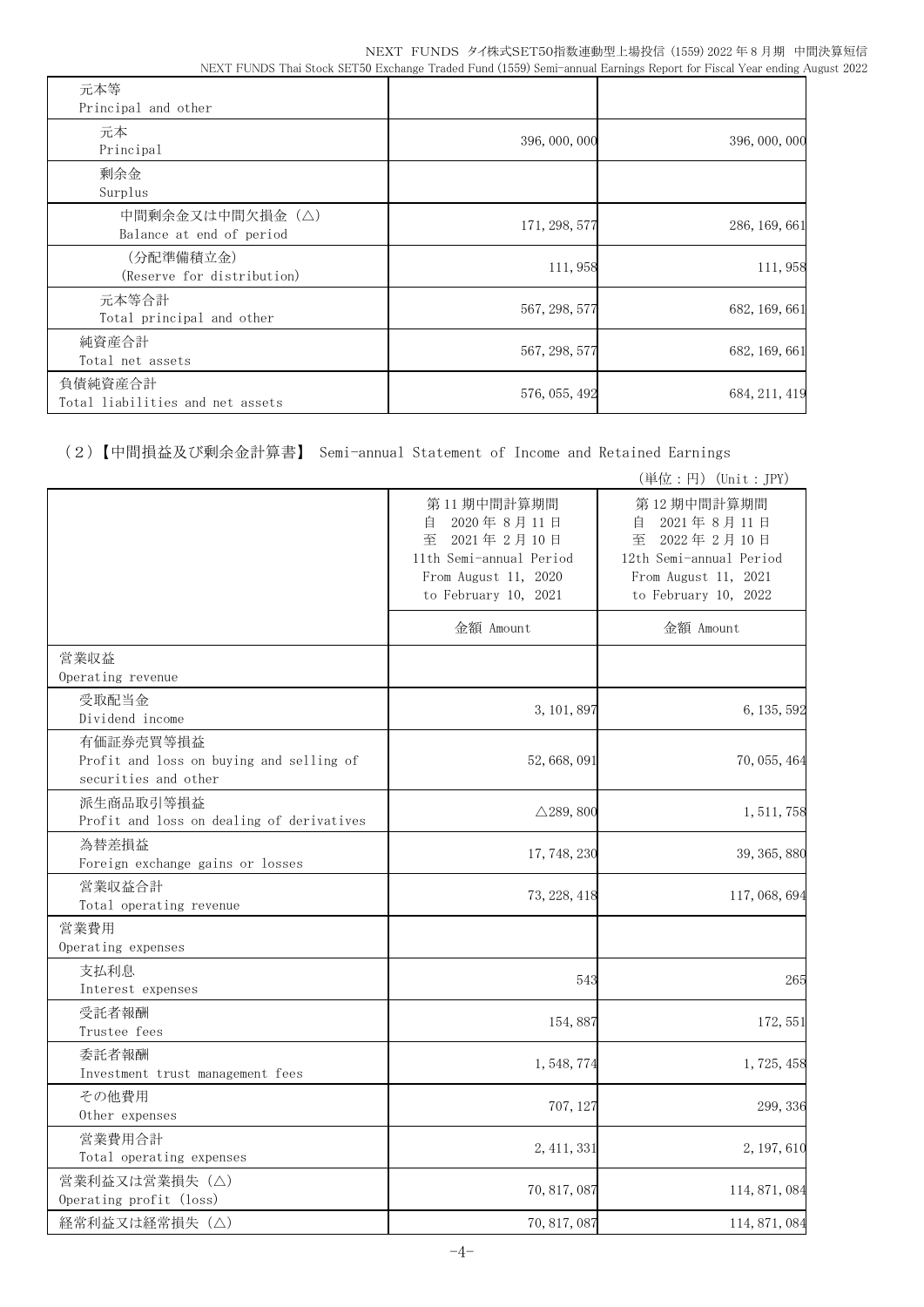| Ordinary profit (loss)                                                                                   |               |               |
|----------------------------------------------------------------------------------------------------------|---------------|---------------|
| 中間純利益又は中間純損失(△)<br>Profit (loss)                                                                         | 70, 817, 087  | 114, 871, 084 |
| 一部解約に伴う中間純利益金額の分配額又は一部解<br>約に伴う中間純損失金額の分配額(△)<br>Distribution of profit loss from partial<br>redemptions |               |               |
| 期首剰余金又は期首欠損金(△)<br>Surplus (deficit) at beginning of period                                              | 153, 561, 983 | 171, 298, 577 |
| 剰余金増加額又は欠損金減少額<br>Increase in surplus or decrease in deficit                                             |               |               |
| 剰余金減少額又は欠損金増加額<br>Decrease in surplus or increase in deficit                                             |               |               |
| 分配金<br>Dividends                                                                                         |               |               |
| 中間剰余金又は中間欠損金(△)<br>Balance at end of period                                                              | 224, 379, 070 | 286, 169, 661 |

# (3)【中間注記表】

## (重要な会計方針に係る事項に関する注記)

| 1. 運用資産の評価基準及び評価方法 | 株式                |                                                                                            |
|--------------------|-------------------|--------------------------------------------------------------------------------------------|
|                    | 原則として時価で評価しております。 |                                                                                            |
|                    |                   | 時価評価にあたっては、市場価格のある有価証券についてはその最終相場(計算日<br>に最終相場のない場合には、直近の日の最終相場)で評価しております。                 |
|                    | 新株予約権証券           |                                                                                            |
|                    | 原則として時価で評価しております。 |                                                                                            |
|                    |                   | 時価評価にあたっては、市場価格のある有価証券についてはその最終相場(計算日<br>に最終相場のない場合には、直近の日の最終相場)で評価しております。                 |
|                    | 先物取引              |                                                                                            |
|                    | しております。           | 計算日に知りうる直近の日の主たる取引所の発表する清算値段又は最終相場で評価                                                      |
|                    | 為替予約取引            |                                                                                            |
|                    |                   | 計算日において予約為替の受渡日の対顧客先物相場の仲値で評価しております。                                                       |
| 算基準                |                   | 2.外貨建資産・負債の本邦通貨への換信託財産に属する外貨建資産・負債の円換算は、原則として、わが国における計算<br> 期間末日の対顧客電信売買相場の仲値によって計算しております。 |
| 3. 費用・収益の計上基準      | 受取配当金             |                                                                                            |
|                    | す。                | 原則として配当落ち日において、確定配当金額又は予想配当金額を計上しておりま                                                      |
|                    | 配金額を計上しております。     | 投資信託受益証券については、原則として収益分配金落ち日において、当該収益分                                                      |
|                    | 有価証券売買等損益         |                                                                                            |
|                    | 約定日基準で計上しております。   |                                                                                            |
|                    | 派生商品取引等損益         |                                                                                            |
|                    | 約定日基準で計上しております。   |                                                                                            |
|                    | 為替差損益             |                                                                                            |
|                    | 約定日基準で計上しております。   |                                                                                            |
|                    |                   | 4.金融商品の時価等に関する事項の補金融商品の時価の算定においては一定の前提条件等を採用しているため、異なる前                                    |
| 足説明                |                   | 提条件等によった場合、当該価額が異なることもあります。                                                                |
|                    |                   | また、デリバティブ取引に関する契約額等は、あくまでもデリバティブ取引におけ<br>る名目的な契約額または計算上の想定元本であり、当該金額自体がデリバティブ取             |
|                    |                   | 引の市場リスクの大きさを示すものではありません。                                                                   |
| 5. その他             |                   | 当ファンドの中間計算期間は、2021年8月11日から2022年2月10日までとなっ                                                  |
|                    | ております。            |                                                                                            |
| (中間貸借対照表に関する注記)    |                   |                                                                                            |
| 第11期               |                   | 第12期中間計算期間末                                                                                |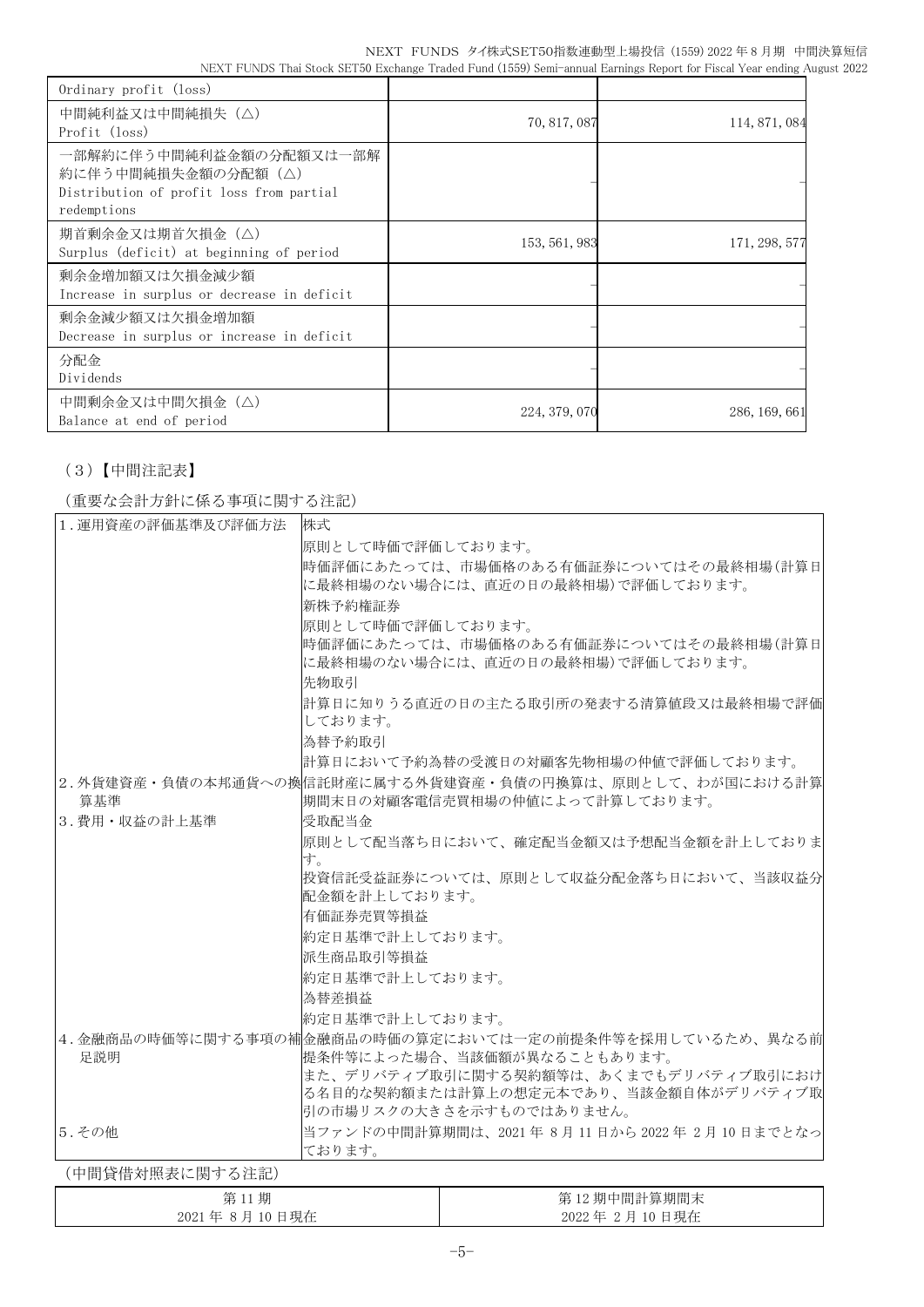|     |                         |                          |    | INEAT LOINDS THAI STOCK SETSO EXCHANGE TRAGGI LAND (1999) SEIN-ANNIAI EALIMIRS REPORT FOR LISCAL LEAR CHAMB AUR |                       |
|-----|-------------------------|--------------------------|----|-----------------------------------------------------------------------------------------------------------------|-----------------------|
|     | 計算期間の末日における受益権の総数       |                          |    | 中間計算期間の末日における受益権の総数                                                                                             |                       |
|     |                         | $200,000$ $\Box$         |    |                                                                                                                 | $200,000 \Box$        |
| 12. | 計算期間の末日における1単位当たりの純資産の額 |                          | 2. | 中間計算期間の末日における1単位当たりの純資産の<br>額                                                                                   |                       |
|     | 1口当たり純資産額               | $2,836.5$ 円              |    | 1日当たり純資産額                                                                                                       | $3,410.8 \,\boxtimes$ |
|     | (10 口当たり純資産額)           | $(28, 365 \,\mathrm{F})$ |    | (10 口当たり純資産額)                                                                                                   | $(34, 108 \text{ H})$ |

(中間損益及び剰余金計算書に関する注記)

該当事項はありません。

(金融商品に関する注記)

金融商品の時価等に関する事項

| 第11期                       | 第 12 期中間計算期間末              |
|----------------------------|----------------------------|
| 2021年8月10日現在               | 2022年2月10日現在               |
| 1.貸借対照表計上額、時価及び差額          | 1.中間貸借対照表計上額、時価及び差額        |
| 貸借対照表上の金融商品は原則としてすべて時価で評価し | 中間貸借対照表上の金融商品は原則としてすべて時価で評 |
| ているため、貸借対照表計上額と時価との差額はありませ | 価しているため、中間貸借対照表計上額と時価との差額は |
| $\mathcal{W}_{\alpha}$     | ありません。                     |
| 2.時価の算定方法                  | 2. 時価の算定方法                 |
| 株式                         | 株式                         |
| (重要な会計方針に係る事項に関する注記)に記載して  | (重要な会計方針に係る事項に関する注記)に記載して  |
| おります。                      | おります。                      |
| 新株予約権証券                    | 派生商品評価勘定                   |
| (重要な会計方針に係る事項に関する注記) に記載して | デリバティブ取引については、(その他の注記) の 2 |
| おります。                      | デリバティブ取引関係に記載しております。       |
| 派生商品評価勘定                   | コール・ローン等の金銭債権及び金銭債務        |
| デリバティブ取引については、(その他の注記) の 2 | これらの科目は短期間で決済されるため、帳簿価額は時  |
| デリバティブ取引関係に記載しております。       | 価と近似していることから、当該帳簿価額を時価としてお |
| コール・ローン等の金銭債権及び金銭債務        | ります。                       |
| これらの科目は短期間で決済されるため、帳簿価額は時  |                            |
| 価と近似していることから、当該帳簿価額を時価としてお |                            |
| ります。                       |                            |

(その他の注記)

1 元本の移動

| 第11期<br>自 2020年8月11日 |                    | 第 12 期中間計算期間<br>自 2021年8月11日 |                 |
|----------------------|--------------------|------------------------------|-----------------|
| 至 2021年8月10日         |                    | 至 2022年2月10日                 |                 |
| 期首元本額                | 396,000,000 円期首元本額 |                              | $396,000,000$ 円 |
| 期中追加設定元本額            |                    | 0円期中追加設定元本額                  | $0$ 円           |
| 期中一部解約元本額            |                    | 0円期中一部解約元本額                  | $0$ $\Box$      |

2 デリバティブ取引関係

#### デリバティブ取引の契約額等、時価及び評価損益

|           | 第11期(2021年8月10日現在) |           |             | 第12期中間計算期間末(2022年2月10日現在) |              |           |              |          |
|-----------|--------------------|-----------|-------------|---------------------------|--------------|-----------|--------------|----------|
| 種類        | 契約額等 (円)           |           |             |                           | 契約額等 (円)     |           |              |          |
|           |                    | うち1年<br>超 | 時価 (円)      | 評価損益 (円)                  |              | うち1年<br>超 | 時価 (円)       | 評価損益 (円) |
| 市場取引      |                    |           |             |                           |              |           |              |          |
| 株価指数先物取引  |                    |           |             |                           |              |           |              |          |
| 買建        | 8, 190, 468        |           | 7,848,126   | $\triangle$ 342, 342      | 18, 622, 373 |           | 19, 488, 988 | 866, 615 |
| 市場取引以外の取引 |                    |           |             |                           |              |           |              |          |
| 為替予約取引    |                    |           |             |                           |              |           |              |          |
| 売建        | 6, 260, 078        |           | 6, 270, 000 | $\triangle$ 9, 922        |              |           |              |          |
| バーツ       | 6, 260, 078        | —         | 6, 270, 000 | $\triangle$ 9, 922        |              | —         |              |          |
| 合計        |                    |           |             | $\triangle$ 352, 264      | 18, 622, 373 |           | 19, 488, 988 | 866, 615 |